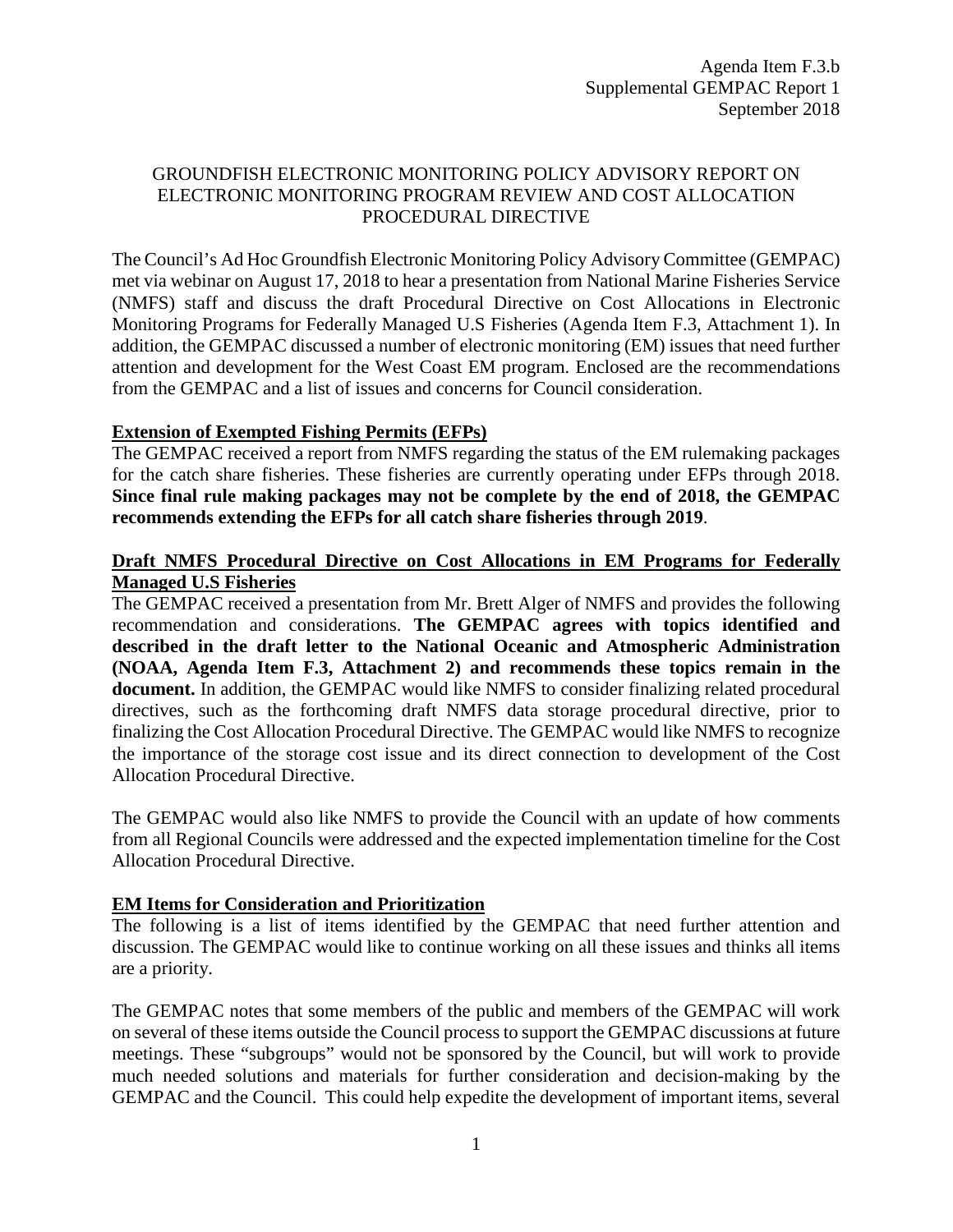of which have languished on the GEMPACs list of issues for several years, such as the shoreside catch share monitor issue.

**The GEMPAC also recommends that the November council meeting include a one-hour agenda item for another EM update.** The subgroups plan to develop some items and potential paths forward to support the Council discussion and workload planning to add EM agenda items to the Council's [Year-at-a-Glance document.](https://www.pcouncil.org/wp-content/uploads/2018/08/F7_Att1_YAG_SEPTBB2018.pdf) Currently, there is a tentative Council agenda item regarding EM Program Review for Percent Video Review and NMFS Data Storage Procedural Directive.

### **1. EM Third Party Transition Plan**

The GEMPAC may need to work with NMFS and the Council to develop a plan to transfer EM costs from NMFS to the industry, including Third-Party video review. The EM program proposed rule for whiting and fixed gear identified that, by 2020 or earlier, the costs for the EM Program will be transferred to the industry. In addition, Page 5 of the draft Cost Procedural Directive identifies that:

"…transition plans should be developed to transition those costs to industry over time (not to exceed 3 years). The pace of the transition to industry funding will be specific to each fishery and will be determined by NOAA Fisheries and the Regional Fishery Management Councils, taking into account the status of the fisheries and the amount of funding appropriated to NOAA Fisheries for fishery monitoring programs."

The transition plan should implement the cost sharing procedural directive that identifies sampling vs. administrative and include a timeline for when all EM program regulations would be final and implemented. This may include development of regulations (if applicable) and guidance documents for all parties involved. Deadlines for applicants to begin the observer exemption process and business planning to secure third-party providers should be included when developing the timeline for final transition. In addition, NMFS must develop plans to audit third-party providers to ensure compliance with program rules; it's possible that NMFS may conduct the audit internally, through a contractor or by some other means.

This issue is likely a top priority for 2018/2019 for NMFS, the GEMPAC, and the Council. This topic is directly related to cost sharing between NMFS and the industry (i.e., who bears the cost of video review), therefore; the final procedural directive may inform the discussion and development of this topic.

### **2. Reduction of Video Review from 100 Percent**

When finalizing the EM program policy for the west coast, the Council recommended an initial video review of all logbooks at a rate of 100 percent but no less than 10 percent in the future. The current requirement under the EFPs is to review 100 percent of all video; however, NMFS is paying Pacific States Marine Fisheries Commission (PSMFC) to conduct the review. In late 2017, the GEMPAC began to consider reducing the percentage of the video review conducted by third-party providers to lower costs. In addition, a lower rate may incentivize the industry to continue high quality discard documentation and compliance in order to receive a lower review rate. Business rules for increasing and decreasing review rates based on compliance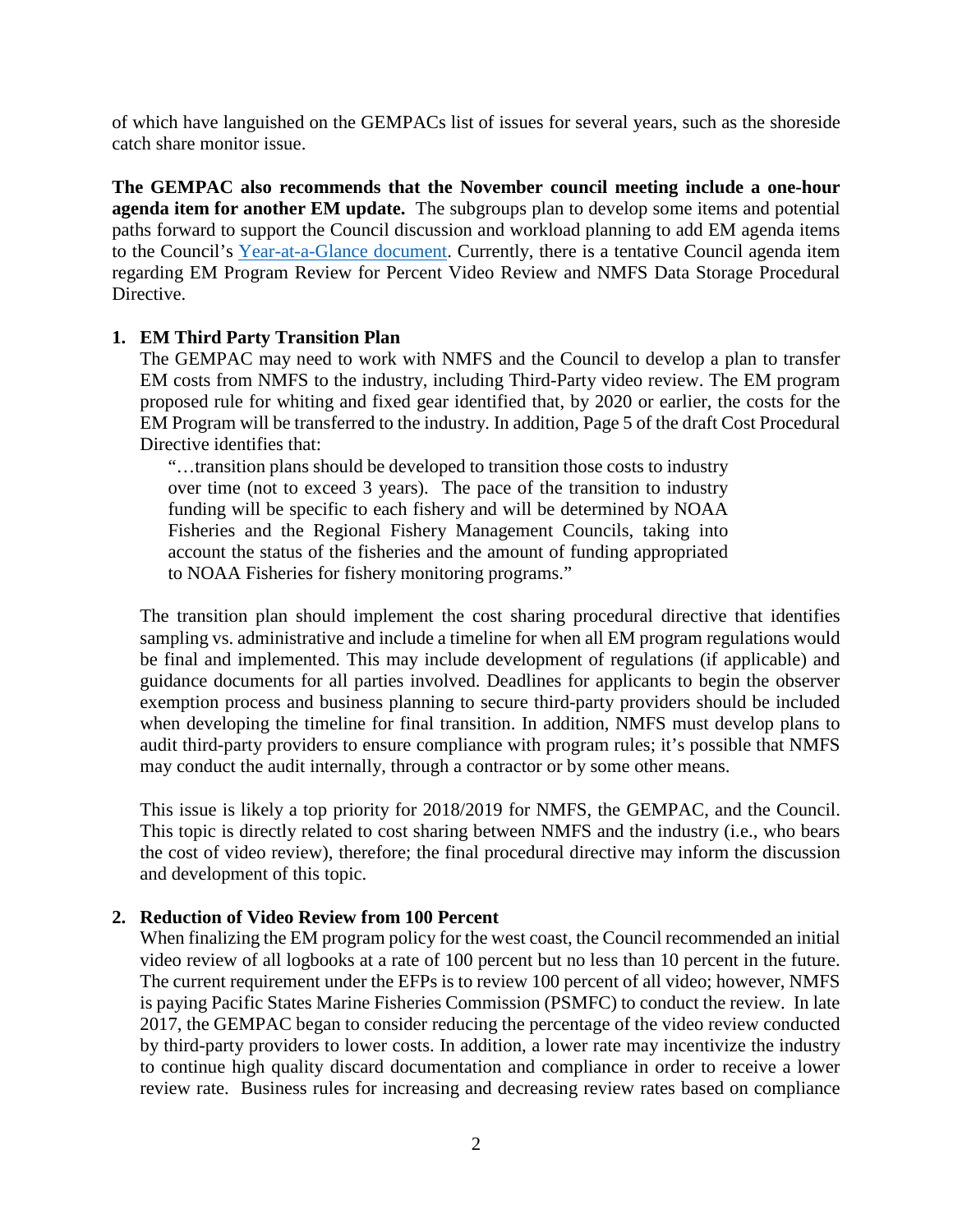and other factors still need to be developed. The PSMFC began to explore the topic to examine risk and potential savings. Melissa Mahoney of the Environmental Defense Fund and Dayna Mathews of NOAA's Office of Law Enforcement examined other aspects. This policy needs further examination and may be directly related to cost sharing discussion (i.e., sampling vs. or administrative cost), therefore; the final procedural directive may inform further discussion and development of this topic.

### **3. Shoreside Catch Monitor Issue**

Implementation of the EM program will affect the availability of catch monitors at offload. Typically, an observer will step off the fishing vessel and become the shoreside monitor to document IFQ catch at time of landing. Absent an observer, processing plants and fish buyers are challenged with finding qualified (based on NMFS criteria) and available people to be shoreside monitors. Often monitors work intermittent hours and less than full time (less than 20 hours per week); the workforce for this type of situation is non-existent or severely lacking, especially in small ports. At the November 2017 Council meeting, the California Groundfish Collective provided a discussion paper on this topic that analyzes issues and solutions for shoreside catch monitor limitations [\(Agenda Item F.2.b, Supplemental Public Comment 2\)](https://www.pcouncil.org/wp-content/uploads/2017/11/F2b_Sup_PubCom2_NOV2017BB.pdf). This topic needs to be addressed by the GEMPAC in the near future.

### **4. Data Storage Procedural Directive**

NMFS stated in the draft Cost Allocation Procedural Directive:

"…NOAA Fisheries will be developing a procedural directive on EM data storage for EM video held by a third party, contracted by the fishing industry. The policy will consider the costs and benefits of storing video for various lengths of time, as well as the management, scientific, and enforcement needs of any EM program. NOAA Fisheries will also consider different types of data storage to reduce costs to industry."

This draft directive is expected in early 2019 and the GEMPAC anticipates an opportunity to review the draft for the Council. This directive may be directly related to the EM final rule for whiting and fixed gear since storage of the data was proposed to be from 1 to 3 years. This topic needs to be address by the GEMPAC in the near future.

### **5. Consider Development of Dedicated EM Funding Mechanism**

The Council asked Council staff and the Executive Director to explore opportunities to secure future funding or support for west coast EM programs. This could include a revision to the Magnuson-Stevens Act to collect fees (similar to Alaska provisions) or some other fee collection process, aside from the NMFS cost recovery fee program.

As noted in the EM Cost Procedural Directive:

"Councils should be aware that NOAA Fisheries cannot guarantee the availability of appropriated funds for EM program administrative costs. If NOAA Fisheries at any point determines that it no longer has sufficient authorized appropriated funds to cover the administrative costs of a program, NOAA Fisheries will not approve a new program (if it has yet to be approved) or would adjust or end an existing program (if it has already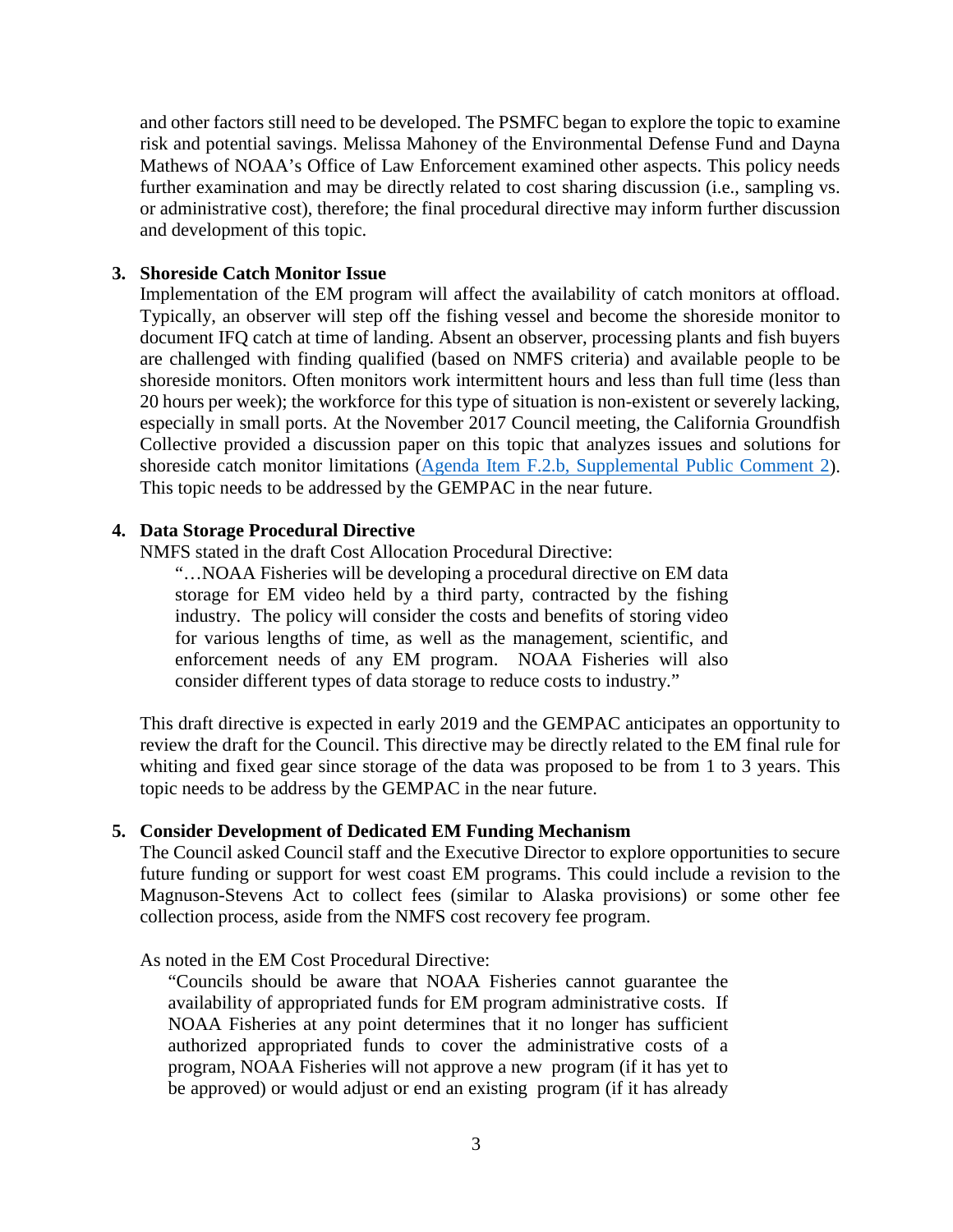been approved). In either case, a Council and NOAA Fisheries will need to consider what, if any, action might be needed to ensure that its fishery management plans are consistent with the MSA or other legal obligations."

The GEMPAC can provide feedback or further development regarding this topic.

# **6. Confidentiality of EM Data**

The GEMPAC is concerned about protecting confidential information in the EM program, particularly the video data. NMFS staff and General Counsel committed to providing an update regarding the development of revised or new confidentiality rules. NMFS provided an update in the spring of 2018; however, there has not been an update since then  $(A$ genda Item H.1.a, [Supplemental NMFS Report 3, March 2018\)](https://www.pcouncil.org/wp-content/uploads/2018/03/H1a_Sup_NMFS_Rpt3_EM_Report_on_Confidentiality_Mar2018BB.pdf). NMFS schedule for this project as noted in the report is as follows:

- 1. Completion of NMFS and NOAA General Counsel analysis (December 2017)
- 2. Discuss findings with PSMFC, the states, and tribes (February-March 2018)
- 3. Update the Council on findings (March and April 2018 Council meetings)
- 4. Compile inventory of affected data (Spring 2018)
- 5. Determine whether changes to Federal regulations are needed based on the data affected (Spring 2018)
- 6. Complete Council action and rulemaking to make changes to Federal regulations, if needed;
- 7. Develop joint, uniform procedures for protection and release of this data.

The GEMPAC is concerned about the final rule for whiting and fixed gear being released without a final decision by NMFS regarding confidentiality rules. Changes to the current rules and defining ownership of the video and other fishery data (i.e., owned by the vessel owner, captain, third-party or NMFS), and how it is protect under Federal law is critical. The GEMPAC would like to work with the Council, NMFS, NOAA Office of Law Enforcement, and General Counsel to define ownership and what data is considered protected. The GEMPAC would like to protect this information so that it may not be released through the Freedom of Information Act or by other applicable law unless the owner of the data agrees to do so.

# **7. Continue Development of Nearshore Bottomtrawl Solutions**

The Council began to explore the use of EM to assist the bottom trawl fishery in reducing their monitoring costs. However, nearshore fisherman cannot efficiently sort, weigh, and discard unwanted fish to make EM a cost effective tool for this fishing strategy. Nearshore fishermen are focused primarily on underutilized species (flatfish like Dover, English, Rex and Sand soles) with annual attainments well below 20% of the annual catch limits. These flat fish are mixed, difficult to identify on a video screen, and include other unwanted nonindividual fishing quota fish species that may be discarded. The GEMPAC will continue to pursue technology that can speciate fish with speed and accuracy. In addition, the GEMPAC would like to explore what may be an acceptable margin of error for speciation and discard under the Council's EM discard policy.